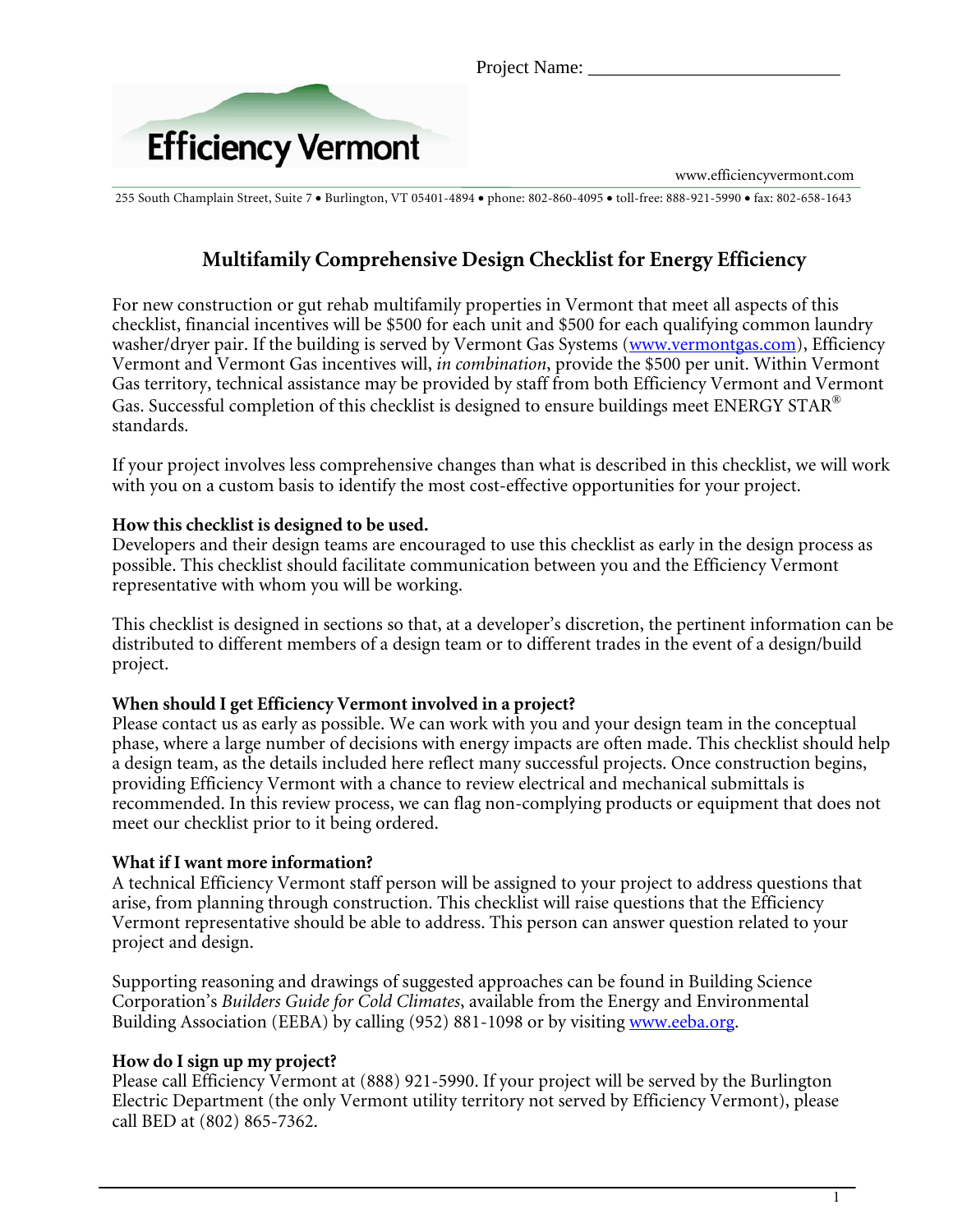## Heating and Hot Water Systems

*Efficiency Vermont appreciates a chance to review boiler and control submittals prior to acceptance. Often, equipment issues can be flagged at this point through a submittal review.*

- $\Box$  Where potential savings warrant, system commissioning for efficient operation may be required for buildings with large and/or complicated HVAC systems (such as both central heating *and* cooling) to ensure energy efficiency measures are installed and operating as engineered.
- $\Box$  There shall be no electric resistance heat in any location or application.
- $\Box$  Basement heat distribution is generally not recommended unless it is a living space. If basement heat is required, thermostats with low range set points of 45 degrees are recommended in this application so they are used only for freeze protection.

#### **Boilers**

- $\Box$  Oil-fired boiler(s) shall be ENERGY STAR® labeled\* (www.energystar.gov) with an Annual Fuel Utilization Efficiency (AFUE) of 85.0% or greater.
- $\Box$  Propane- and natural gas-fired boilers shall have a minimum AFUE of 90.0%. Modulating output boilers are recommended, but not required.
- $\Box$  Low-mass (< 5 gallons of boiler water contents) cold-start boilers are recommended, but not required in small single-boiler installations (approximately 4 apartments or less) where circulating loops are not necessary.
- $\Box$  Heating system sizing is based on Manual J calculations or equivalent. Sizing calculations will be provided to Efficiency Vermont on request. Buildings with heating loads larger than 250,000 Btu/hr use staged multiple or modulating boilers.
- $\Box$  Boilers shall be provided with ducted combustion air, ducted directly from outdoors to the burner or to an "air-tight" boiler room as required by Vermont Residential Building Energy Standards (RBES). The combustion air requirements of the boiler are separate from the building and there is no chance of back drafting.

#### **Microprocessor Boiler Controls**

 $\Box$  Multiple- or single-boiler installations serving multiple units shall have microprocessor controls programmed to, as applicable, (1) stage boilers; (2) alternate lead/lag; (3) modulate boiler water temperature based on outside temperature ("outdoor reset"); and  $(\overline{4})$  shut off the primary circulator when outside temperature rises above a pre-set outdoor temperature (no higher than 70º F recommended).

### **Thermostats**

- $\Box$  All thermostats are recommended, but not required, to be non-mercury type to avoid charges at disposal time.
- $\Box$  Each residential unit shall be individually zoned, and apartments with two or more levels have individual zones per level.
- $\Box$  Common area heat shall be controlled with programmable setback thermostats protected with lock-boxes or be remotely located.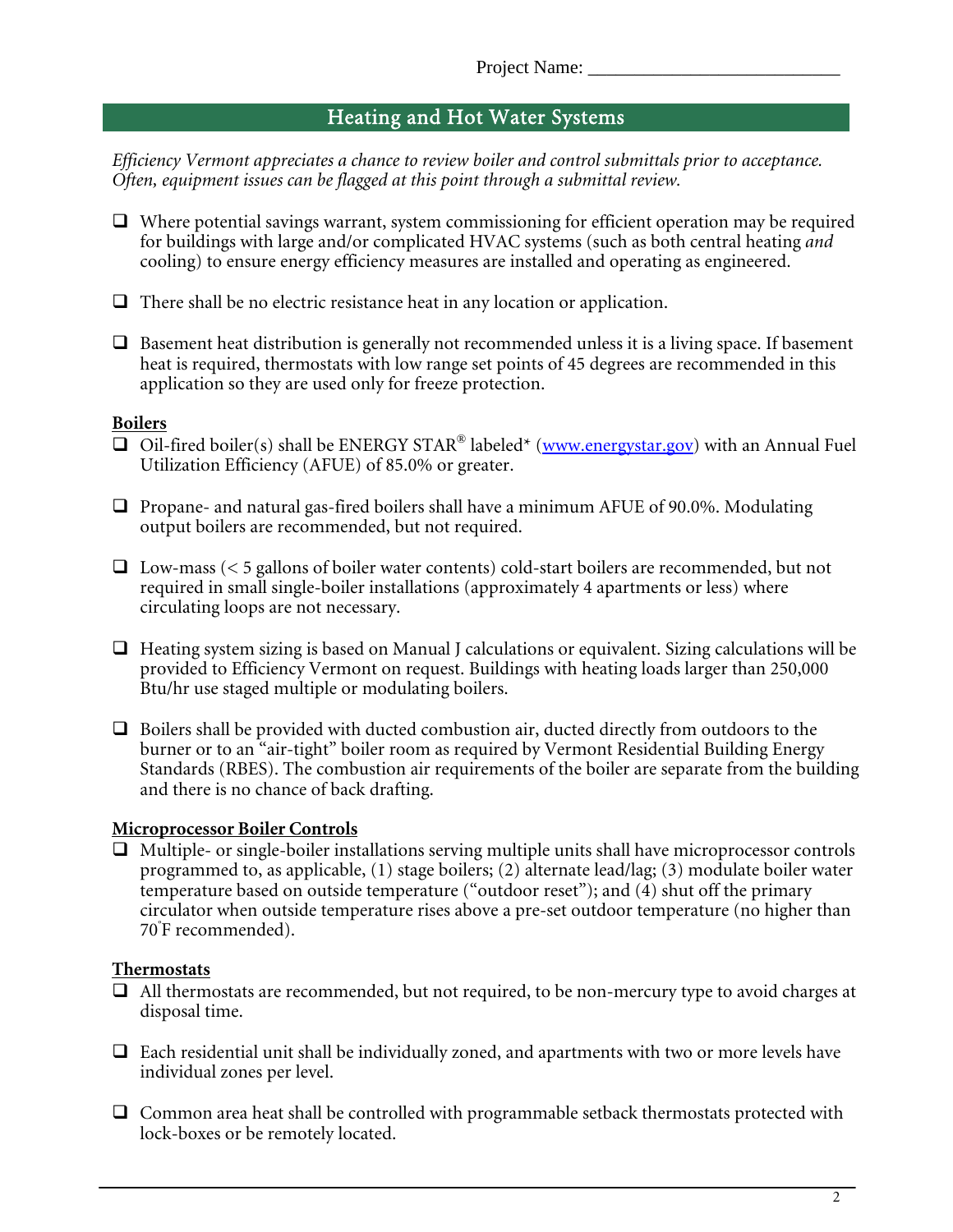### **Pumps & Piping**

 $\Box$  In multiple boiler systems, boilers shall be piped with primary/secondary piping to prevent flow through "off line" boilers (see Figure 1). Most manufacturers recommend this piping with multiple boilers.



- $\Box$  In buildings of fewer than eight apartments, pumps shall be controlled to operate only when there is a call for heat (intermittent primary pump operation).
- $\Box$  Motors of 1 horsepower (HP) or greater shall be "NEMA Premium Efficiency." To see efficiency listings for different size motors, visit www.nema.org/gov/energy/efficiency/premium/. Pumps for heating system loops are appropriately sized and sizing calculations with head and flow will be provided to Efficiency Vermont, if requested.
- $\Box$  Main circulating loop pump motors of 3 HP or greater shall be controlled with Variable Frequency Drives (VFDs) and sensors are positioned to accurately sense loop pressures at periphery of main heating loop.
- $\Box$  All hot water hydronic distribution piping shall be insulated to the following ASHRAE standards:
	- Nominal pipe diameter  $\leq$  1.5" has minimum 1" insulation
	- Nominal pipe diameter  $> 1.5$ " has minimum 2" insulation
- Pipe insulating values shall be based on material with insulating value of R-3.7 per inch (conductivity not exceeding 0.27 Btu per inch/h/ft $2$ / $\hat{F}$ )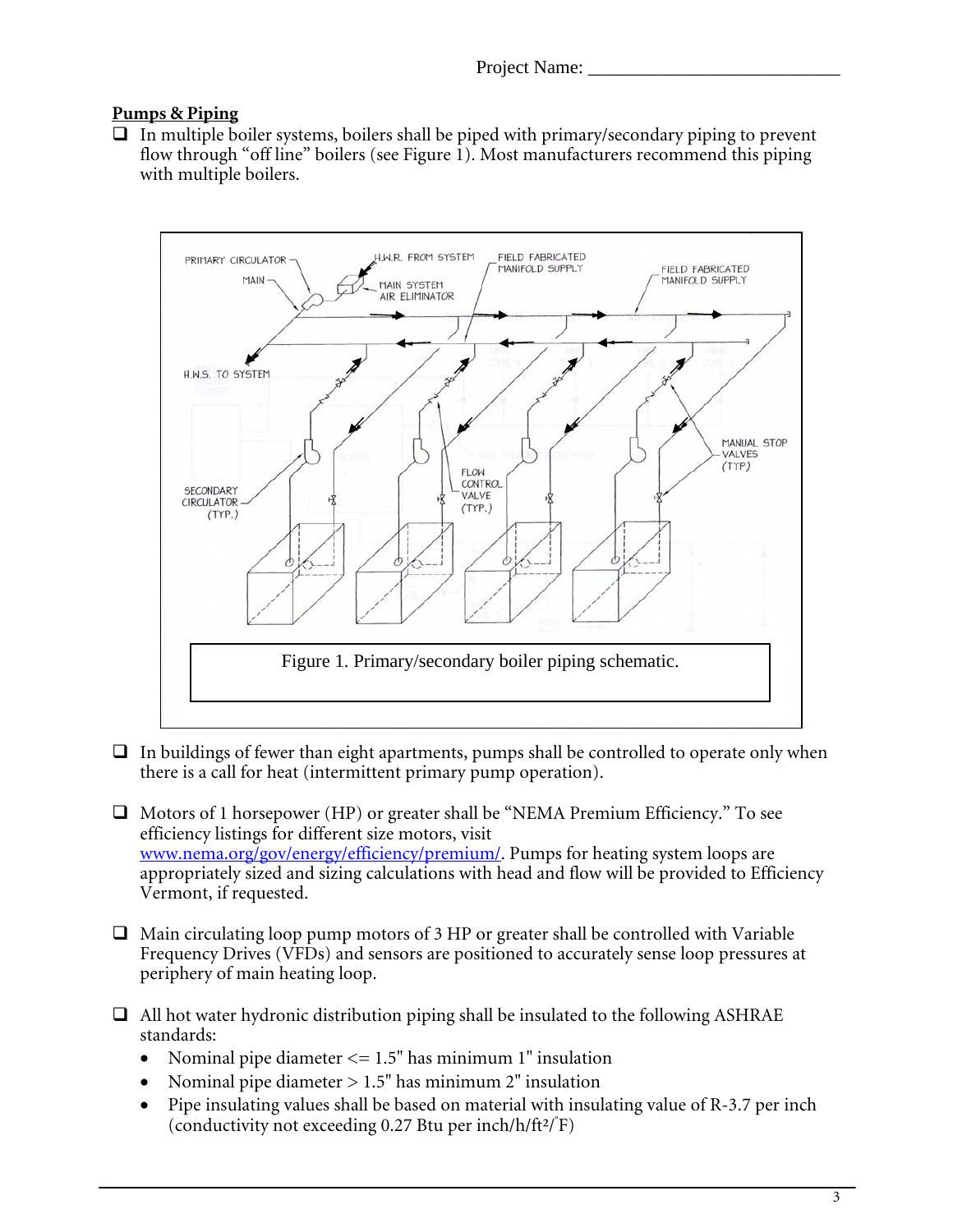## **Domestic Hot Water**

- $\Box$  Domestic hot water (DHW) shall be provided by either (1) central indirect-fired water heater(s) off the central boiler(s) or  $(2)$  very high-efficiency (greater than 80%) central standalone system. DHW tanks have insulation with a minimum R-value of R-14.
- $\Box$  Circulating domestic water heating loops shall be installed only when the run is greater than 50 feet to the furthest tap. Circulating loop is controlled with a 24-hour timer and/or aquastat. All loop piping is insulated to the following ASHRAE standards:
	- Nominal pipe diameter  $\leq$  1.5" has minimum 1" insulation
	- Nominal pipe diameter >1.5" has minimum 2" insulation
	- Pipe insulating values based on material with insulating value of R-3.7 per inch (conductivity not exceeding 0.27 Btu per inch/h/ft2/°F)
- $\Box$  Consider installing a shower drain water heat recovery system, which can reduce fuel consumption for hot water heating by 10-15% or more, depending on how it is plumbed. If the project will have multiple stacked units sharing drain lines, this strategy may work well.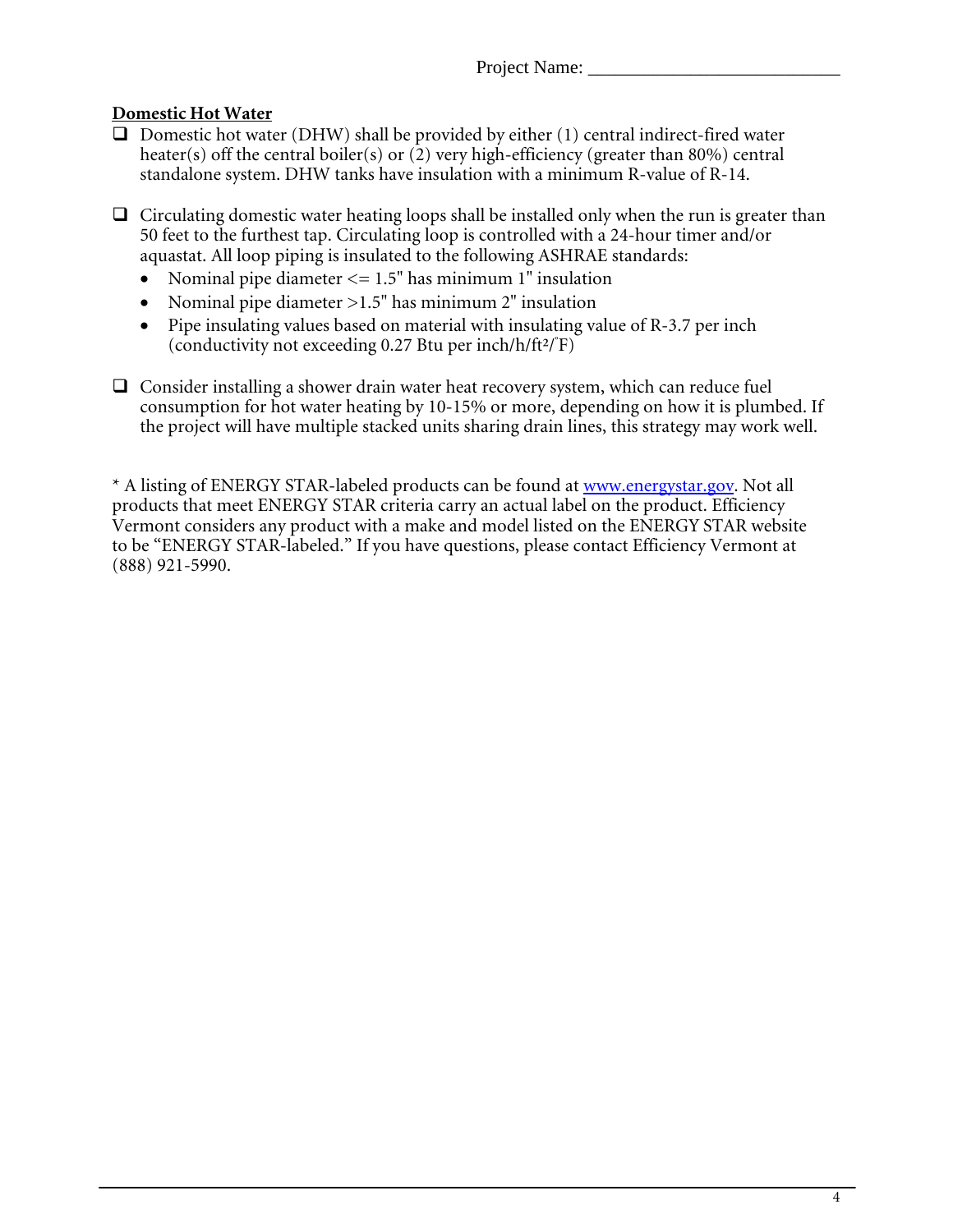## Air Conditioning

*Efficiency Vermont appreciates a chance to review boiler and control submittals prior to acceptance. Often, equipment issues can be flagged at this point through a submittal review.*

- $\Box$  Building envelope and systems shall be designed to minimize air conditioning loads, including adequate space heating or domestic hot water distribution pipe insulation and window glazing with solar heat gain coefficient (SHGC) no higher than .55. We recommend, but do not require, avoiding expanses of west facing glass that exceed 12% of floor area to avoid substantial solar gain.
- $\Box$  If air conditioning will be installed, nominal central air conditioning system efficiency shall meet or exceed Consortium for Energy Efficiency (CEE) Tier 2 standards. (As specified by the Consortium for Energy Efficiency, www.cee1.org):

| Minimum Air Conditioning Efficiency Levels |                              |                          |  |  |  |
|--------------------------------------------|------------------------------|--------------------------|--|--|--|
| <b>HVAC Unit Size</b>                      |                              |                          |  |  |  |
| Tons                                       | Btu/hr                       | Minimum SEER / EER       |  |  |  |
| < 5.4                                      | <65,000                      | 14.0 SEER / 12 EER       |  |  |  |
| $\le$ = 5.4 to $\le$ 11.25                 | $>= 65,000$ to $< 135,000$   | 11.5 EER / 11.9 EERIPLV  |  |  |  |
| $>= 11.25$ to $< 20$                       | $\ge$ = 135,000 to < 240,000 | 11.5 EER / 11.9 EER IPLV |  |  |  |
| $>= 20$ to 30                              | $>+ 240,000$ to 375,000      | 10.5 EER / 10.9 EER IPLV |  |  |  |

Note: EER IPLV is rated efficiency of the equipment at part load. Both requirements must be met.

- $\Box$  If water source heat pumps will be installed, nominal heat pump efficiencies shall meet or exceed Consortium for Energy Efficiency (CEE) Tier 2 standards, as specified by the Consortium for Energy Efficiency (www.cee1.org). Models with a capacity of up to 135,000 Btu/hr must have a minimum EER of 14.0 (with an entering water temperature of 85.0<sup>º</sup> F) and a minimum COP of 4.6 (with an entering water temperature of 70.0°F).
- $\square$  Seasonally installed window mounted units shall be ENERGY STAR® labeled\* (www.energystar.gov), and removed and replaced seasonally.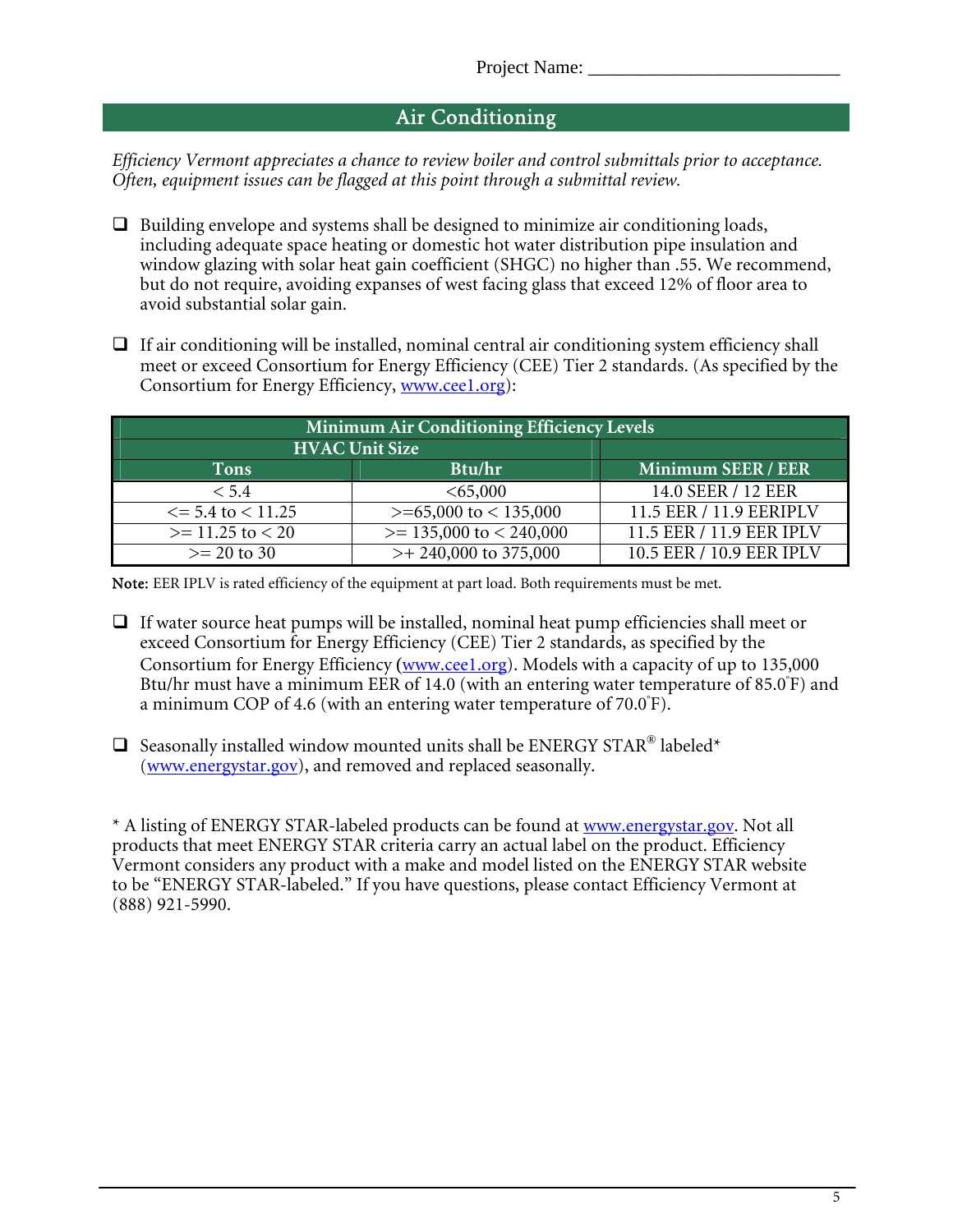# Water Conservation

Water conserving faucet aerators and showerheads will be supplied by Efficiency Vermont, at no charge to property owner or tenants, to be installed by a mechanical contractor meeting the following maximum flow specifications:

- $\Box$  Bathroom faucets at 1.5 gallons per minute (gpm)
- $\Box$  Kitchen faucets at 1.5 gpm
- Showerheads at 2.0 gpm
- $\Box$  Common area lavatories at 1.5 gpm
- $\Box$  Toilets shall be rated 1.6 gallons (maximum) per flush. For additional water savings, consider dual flush toilets.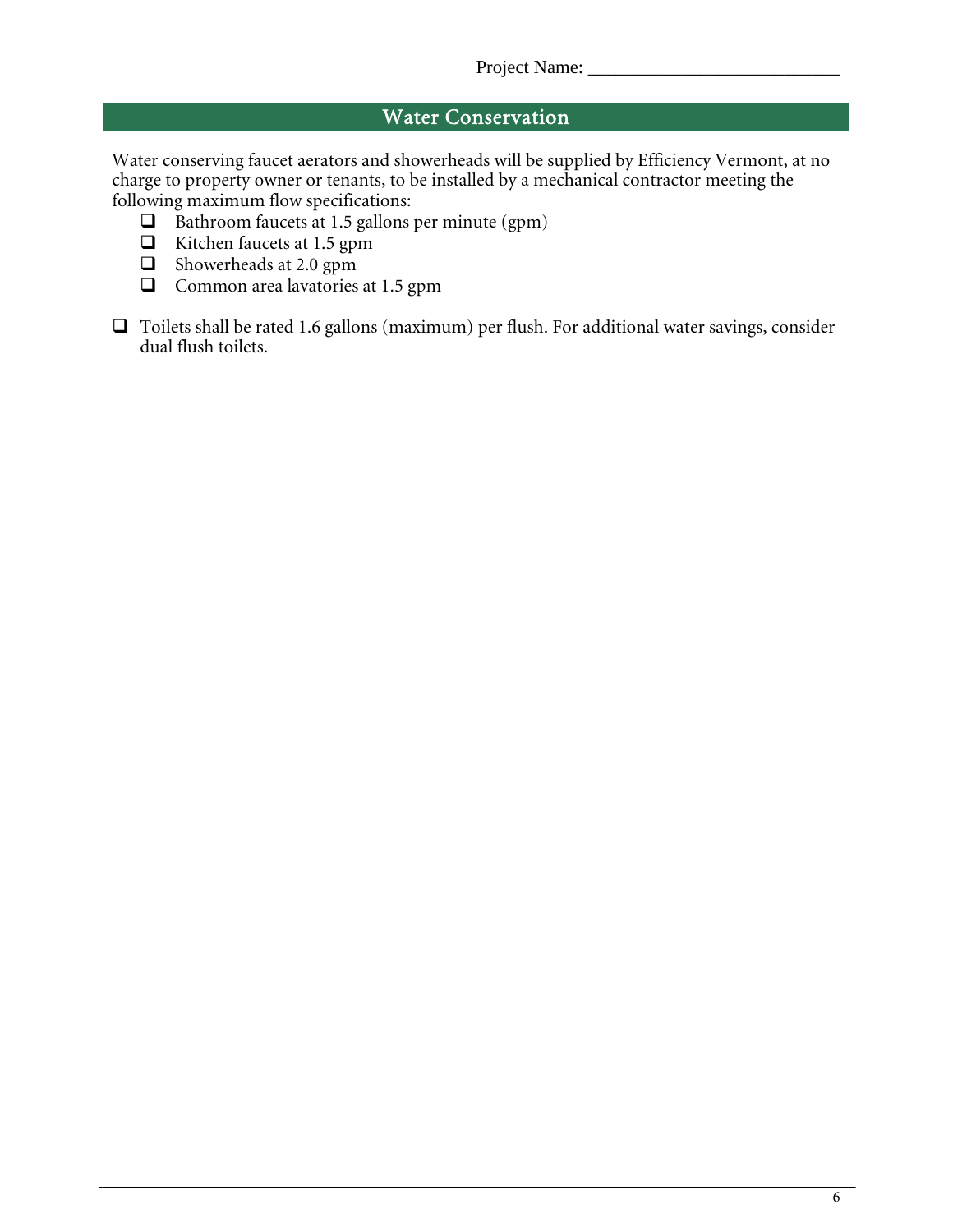## Thermal Shell

- Upon successful completion of this checklist, Efficiency Vermont will provide a Vermont Residential Building Energy Standards Certificate for the project builder to sign and file with Vermont Department of Public Service and the town.
- $\Box$  All aspects of a Thermal Bypass Checklist must be completed (to be coordinated between project builder and Efficiency Vermont project manager) for each ENERGY STAR®-labeled\* building (see page 9).
- $\Box$  A required pre-sheetrock site visit will be performed at no charge to help identify potential air leakage or insulation deficiencies. The most beneficial time to call is after internal framing is substantially complete and sheetrocking is just starting. If the building has an insulated attic flat with an unconditioned attic space above, Efficiency Vermont needs to inspect air sealing details before attic insulation is installed.

#### **Insulation**

- $\Box$  If new construction, insulation levels shall meet or exceed the Vermont Residential Building Energy Standards listed below. If building cavities are insulated with cellulose or fiberglass insulation, they must have effective air sealing and wind protection provisions so that air movement through insulation material is eliminated. We recommend and encourage the use of 2-part spray-applied insulation foams for strategic and/or comprehensive air sealing and insulation.
	- Flat ceilings shall be insulated to R-38 or better (minimum 12" of blown cellulose). We recommend, but do not require, installing at least 15" of blown cellulose after the attic has been effectively air sealed.
	- For new construction, sloped ceilings shall be effectively insulated to R-30 or better. For major rehabilitation, install maximum insulation as the cavity allows and consider strategies that allow for greater insulation values.
	- If new construction, walls shall be insulated to R-19 or better. If major rehabilitation, walls shall be insulated to R-11 or better. For major gut rehabilitation, consider installing high density 2-part spray polyurethane foam to insulate existing 2x4 walls with 3" of foam. We recommend, but do not require, installing exterior rigid foam sheathing for building longevity and additional energy savings.
	- Any floors over unheated spaces shall be insulated to R-30 or better.
	- Foundation or frostwall for slab edge on grade shall be insulated to minimum R-10 from the top of the foundation to the footing. Slab edge insulation detail must provide complete thermal break. Detail must be approved by Efficiency Vermont. We recommend, but do not require, installing at least 1" of rigid extruded polystyrene foam (R-5) under non-radiant slab-on-grade foundations for condensation control and occupant comfort.
- $\Box$  If a radiant heat slab is installed, insulation under the slab shall be no less than 2" of rigid extruded polystyrene foam (R-10).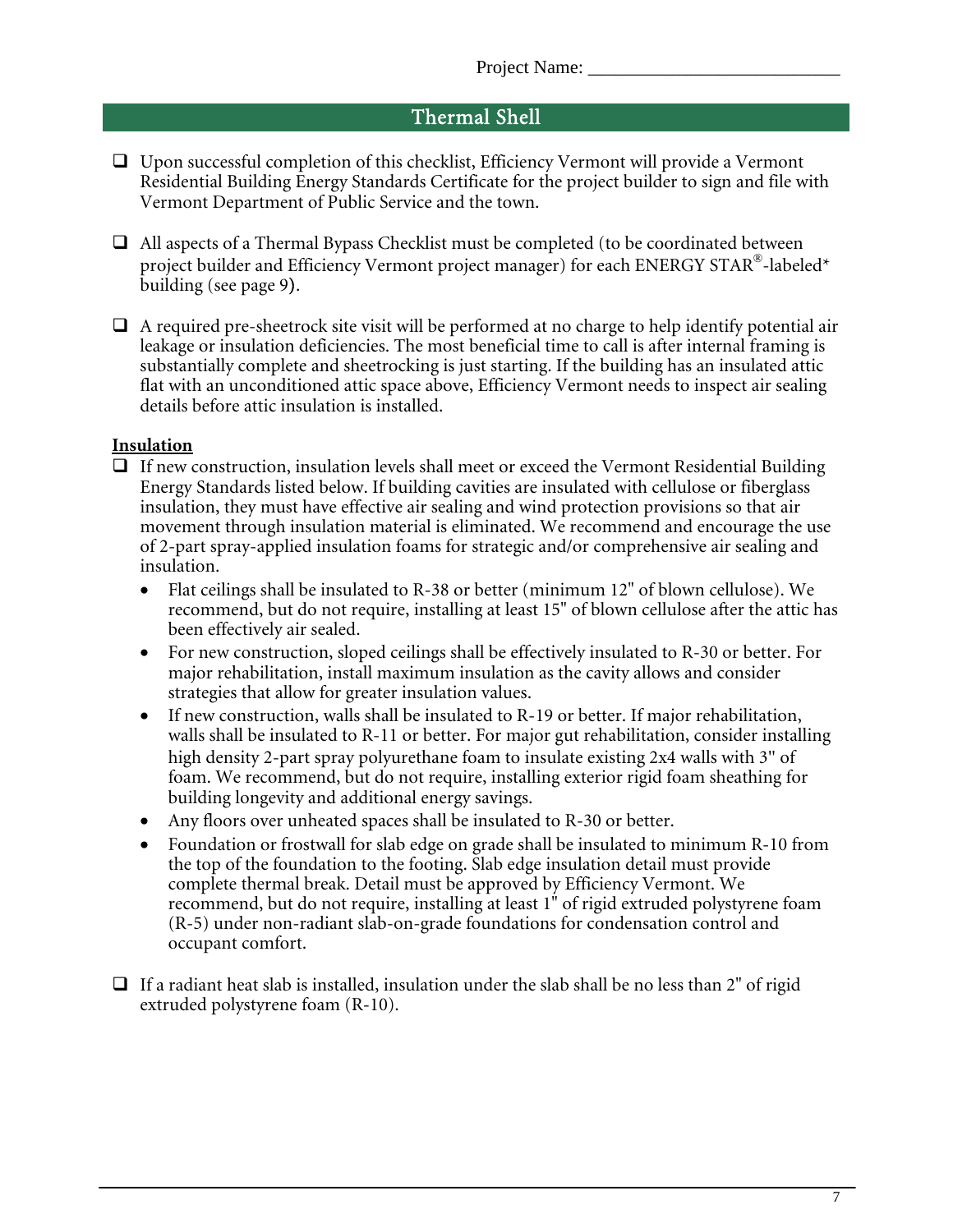Project Name:

## **Air Sealing**

- $\Box$  All penetrations through exterior surfaces shall be sealed with effective, durable materials (often caulk or minimally expanding foam) per Vermont Residential Building Energy Standards.
- $\Box$  Thermal Bypass Checklist (see page 9) must be completed. An Efficiency Vermont project manager will provide review and project site visits as needed to help the builder meet the checklist requirements.
- New Construction Building Tightness: Air leakage rate is blower-door tested and shown to be no more than 0.40 cfm50/sq. ft. of external, above grade building shell surface area (not including basements). Blower door air leakage testing provided by Efficiency Vermont.
- $\Box$  Major rehabilitation Building Tightness: Air leakage rate is blower-door tested and shown to be no more than 0.60 cfm50/sq. ft. of external, above grade building shell surface area (not including basements). Blower door air leakage testing provided by Efficiency Vermont.
- $\Box$  In order to achieve the above levels of building tightness, air sealing shall include (but not be limited to) effective sealing with appropriate products in the following areas:
	- All plumbing, electrical, electric box, dryer duct or bath fan duct penetrations in exterior walls and attic with caulk or minimally expanding foam. Consider foregoing ceiling vapor barrier (poly) installation to facilitate effective air sealing in open flat attics.
	- Gap between the top plates of interior and exterior walls sealed to ceiling sheetrock in the top story with caulk or minimally expanding foam.
	- Plumbing, electrical, mechanical and other chases open to attics.
	- Rigid air barrier sealed and installed behind tubs or showers located on exterior walls *before* the tub and shower are installed.
	- If elevator shaft must be vented, install an elevator vent that has a leakage rate of no more than 3 cfm/sq. ft. at 1.0" of static pressure.
	- Bottom edge of sheetrock sealed to subfloor or slab on exterior walls with minimally expanding foam.
	- Metal bath fan housings sealed to sheetrock with caulk or minimally expanding foam.
	- Avoid recessed can lighting in the thermal envelope. Any recessed lighting fixtures located in the thermal envelope must be "IC-rated" and meet ASTM-E287 ("Washington State approved" for air tightness) and installed with the gasket kits and related accessories needed to meet these standards.
	- Around window rough opening, minimally expanding foam with bead size to seal window frame to rough opening. Do not try to fill depth of gap.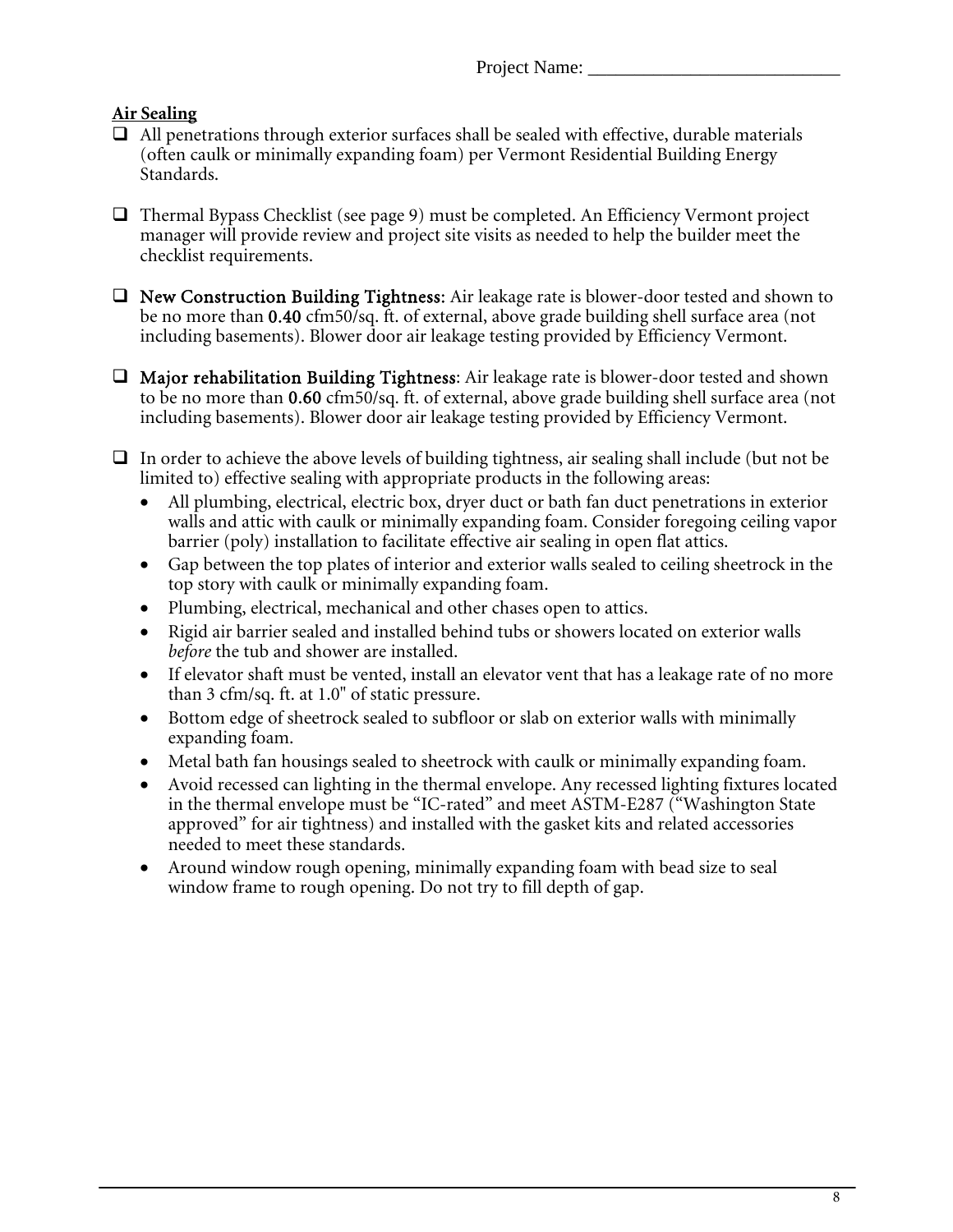| <b>ENERGY STAR<sup>®</sup> Homes Thermal Bypass Checklist</b> |                |                                                   |                                                                                                                                                                               |  |  |
|---------------------------------------------------------------|----------------|---------------------------------------------------|-------------------------------------------------------------------------------------------------------------------------------------------------------------------------------|--|--|
| <b>Thermal Bypass</b>                                         |                |                                                   | <b>Inspection Guidelines</b>                                                                                                                                                  |  |  |
| ❏                                                             | 1.             | Air Barrier and Thermal<br>Barrier Alignment      | Insulation is installed in full contact with the air barrier to provide<br>continuous alignment of the insulation with the air barrier.                                       |  |  |
| ❏                                                             | 2.             | Shower / Tub at                                   | Exterior walls have been enclosed on all six sides.                                                                                                                           |  |  |
|                                                               |                | <b>Exterior Wall</b>                              | Exterior walls have been fully insulated.                                                                                                                                     |  |  |
|                                                               | 3.             | <b>Insulated Floor Above</b><br>Garage            | Air barrier is installed at any exposed edges of insulation.                                                                                                                  |  |  |
| ◻                                                             |                |                                                   | Insulation is installed to maintain permanent contact with the<br>underside of the sub floor decking.                                                                         |  |  |
| ❏                                                             | 4.             | Attic Knee Walls                                  | Continuous top and bottom plates are installed with an air barrier<br>on the attic side of insulated walls, including exposed edges of<br>insulation at joists and rafters.   |  |  |
|                                                               |                |                                                   | Insulation is in complete alignment with interior wall finish and the<br>attic side air barrier.                                                                              |  |  |
| ❏                                                             | 5.             | Attic Access Panel /<br>Drop-Down Stair           | Attic access panel or stair is fully gasketed for an air-tight fit.                                                                                                           |  |  |
|                                                               |                |                                                   | Attic access panel or stair is covered with insulation that is attached<br>and fits snugly in the framed opening.                                                             |  |  |
|                                                               |                |                                                   | Air barrier spans cantilever and any exposed edges of insulation.                                                                                                             |  |  |
| ❏                                                             | 6.             | Cantilevered Floor                                | Floor framing is completely filled with insulation or insulation is<br>installed to maintain permanent contact with the sub-floor decking.                                    |  |  |
| ❏                                                             | 7.             | Duct Shaft / Piping<br>Shaft and Penetrations     | Openings to unconditioned space are sealed with solid blocking and<br>any remaining gaps are sealed with caulk or foam.                                                       |  |  |
| ❏                                                             | 8.             | Flue Shaft                                        | Opening around flue is fully sealed with flashing and any remaining<br>gaps are sealed with fire-rated caulk or sealant.                                                      |  |  |
|                                                               |                |                                                   | Combustion clearance between flue and combustible materials (e.g.,<br>OSB) are properly closed with UL-approved metal collars.                                                |  |  |
| ❏                                                             | 9.             | <b>Attic Eaves</b>                                | Solid baffles are provided at framing bays to avoid wind washing of<br>attic insulation.                                                                                      |  |  |
| ❏                                                             |                | 10. Dropped Ceiling / Soffit                      | Air barrier is fully aligned with insulated framing, and any gaps are<br>fully sealed with caulk, foam or tape.                                                               |  |  |
| ◻                                                             |                | 11. Fireplace Wall                                | Air barrier is fully aligned with insulated framing in framed shaft<br>behind fireplace, and any gaps are fully sealed with caulk, foam or<br>tape.                           |  |  |
| ❏                                                             |                | 12. Staircase Framing at<br>Exterior Wall / Attic | Air barrier is fully aligned with insulated framing, and any gaps are<br>fully sealed with caulk or foam.                                                                     |  |  |
| $\Box$                                                        |                | 13. Recessed Lighting                             | Airtight IC-rated recessed light fixtures are sealed to drywall with<br>gasket, caulk or foam.                                                                                |  |  |
| ❏                                                             | 14. Porch Roof |                                                   | Air barrier is installed at the intersection of the porch roof and<br>exterior wall.                                                                                          |  |  |
| $\Box$                                                        |                | 15. Whole-House Fan<br>Penetration at Attic       | An insulated cover is provided that is gasketed or sealed to the<br>opening from either the attic side or ceiling side of the fan.                                            |  |  |
| ❏                                                             |                | 16. Common Walls<br><b>Between Dwelling Units</b> | Air barrier is installed to seal the gap between a gypsum shaft wall<br>(i.e., common wall) and the structural framing between units in<br>duplex and townhouse construction. |  |  |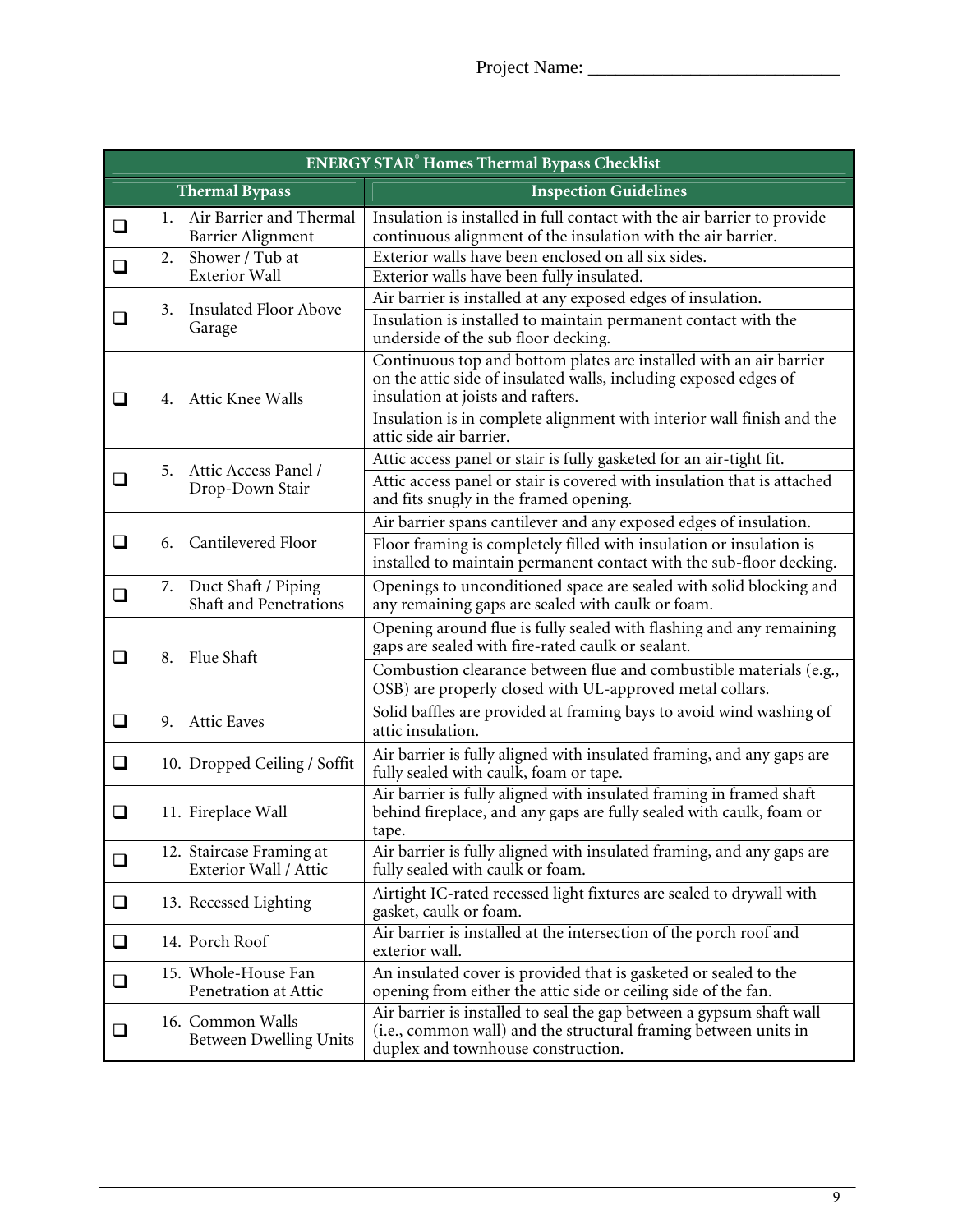#### **Doors & Windows**

- All windows shall have a National Fenestration Rating Council (NFRC) U-value rating of .35 or less, and a Solar Heat Gain Coefficient (SHGC) of .55 or less and are ENERGY STAR labeled\* for Northern climate. Typical energy features include double glazing, low-E coating, argon filling, and warm edge spacers. These features do not guarantee a window qualifies for the ENERGY STAR label.
- $\Box$  All rough openings shall be air-sealed with minimally expanding foam between rough opening and window or doorframe. (Foam bead should seal any gaps between the window frame and rough opening to form an air seal. Do not try to fill the depth of the gap as the window can bow.)
- $\Box$  Doors shall be exterior rated with polystyrene or urethane core. Glass sections of exterior doors shall have Low-E coating.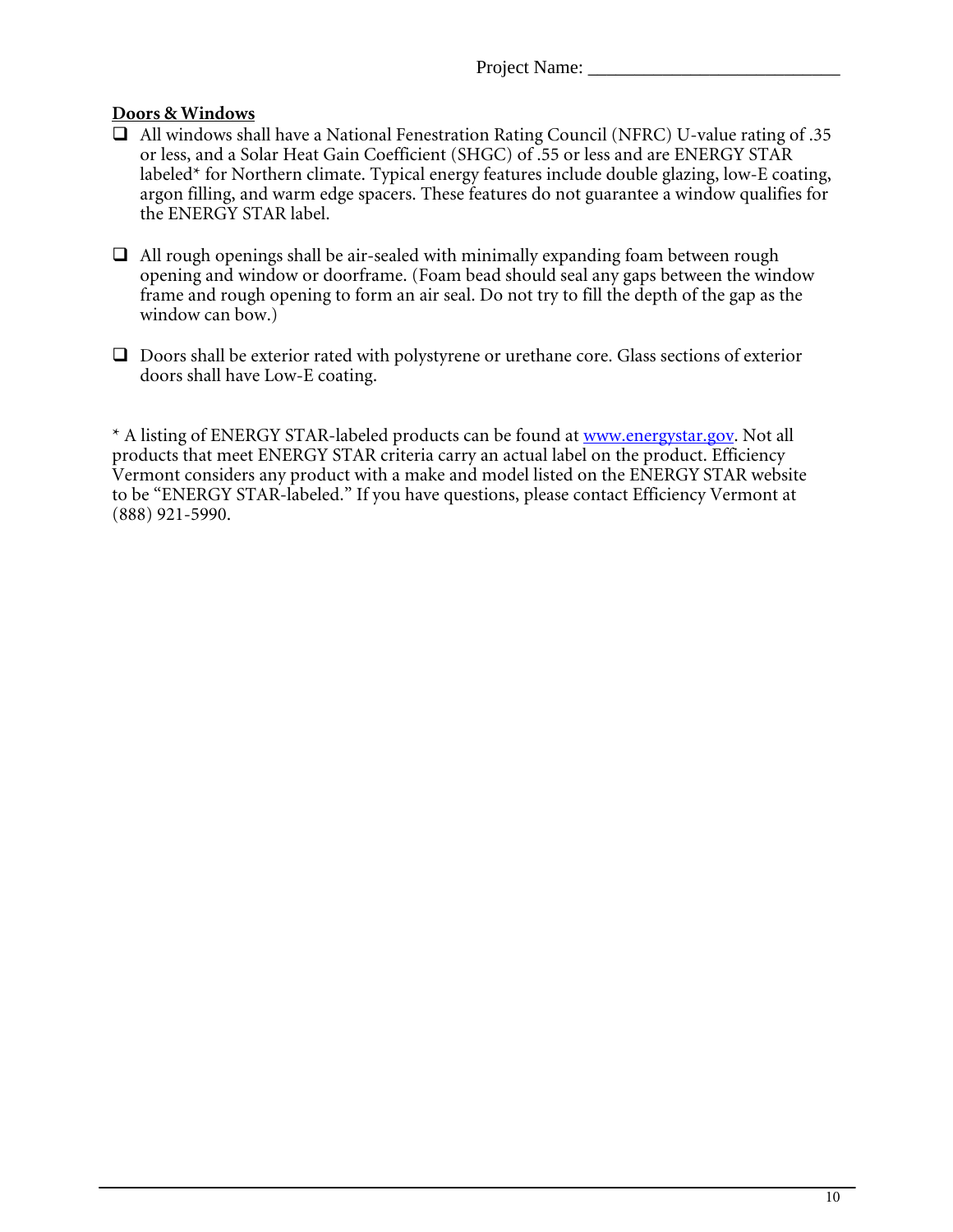# Mechanical Ventilation for Living Spaces

*Efficiency Vermont appreciates a chance to review ventilation submittals prior to acceptance. Often, equipment issues can be flagged at this point through a submittal review.* 

- $\Box$  Each unit shall have, at minimum, an exhaust-only ventilation system (ENERGY STAR®qualified low-wattage bath fan with 24-hour control), per the Vermont Residential Building Energy Code. Electrically efficient central ventilation and heat recovery ventilation systems are encouraged.
- $\Box$  All bedroom and bathroom doors shall be undercut by a minimum of  $\frac{1}{2}$ " clear space after carpet installation to allow free airflow. Transfer grilles to allow free airflow are also acceptable.
- $\Box$  Ducted kitchen range hoods are recommended for health and safety reasons, but not required. Kitchen range hoods are properly ducted per manufacturer's specifications.

#### **Mechanical Ventilation Fans & Controls**

- All fans (in unit and in common spaces) are low-noise, meet ENERGY STAR criteria (no less than 2.8 cfm/watt) and have a split capacitor or "brushless DC" (sometimes refered to as "electrically commutated") motor designed for continuous duty operation.
- $\Box$  All fans are sized to be capable of providing 0.35 air changes per hour or 15 cfm per person, whichever is larger. The number of persons assumed for a unit is the number of bedrooms plus one.
- $\Box$  Continuous ventilation in multifamily buildings is recommended to provide adequate ventilation and reduce potential odor migration from apartment to apartment.
- $\Box$  At a minimum, each unit shall meet the Residential Building Energy Standards ventilation requirement that all fans be controlled by a 24-hour timer programmed to operate consistently while residents are home. Controls are programmed so that fans shall operate a minimum of 8 hours per day while residents are home.
- $\Box$  Using a fan with integral speed control and a local override wall switch is recommended, but not required.

### **Ventilation System Ducting**

- $\Box$  All ventilation ducting shall be sealed smooth-wall rigid metal or PVC with as few elbows as possible.
- $\Box$  All ductwork in unconditioned spaces shall be effectively insulated to minimize condensation of water vapor and pitched to the outside.
- $\Box$  All venting joints shall be sealed with mastic or PVC glue. No duct tape shall be used.
- $\Box$  Ducting shall terminate at exterior wall of building at a dampered terminus (dryer vent style cap).
- $\Box$  Fan housing perimeter shall be sealed to bathroom sheetrock for air leakage control and more efficient fan performance.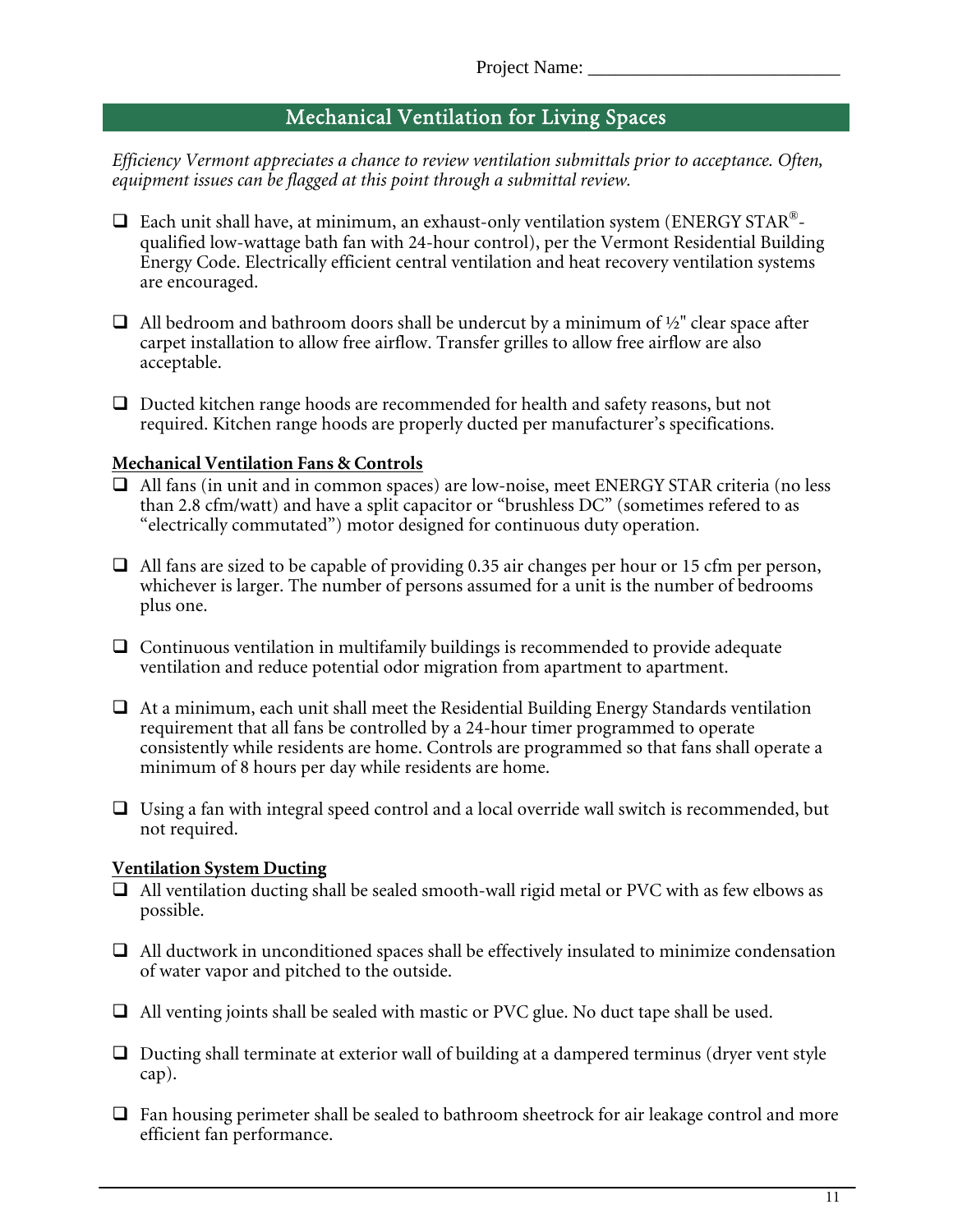# Resident-Controlled Lighting

*Efficiency Vermont appreciates a chance to review lighting submittals prior to acceptance. Often, lighting issues or incorrect products can be flagged at this point through a submittal review.* 

### **Interior Lighting**

- Hard-wired energy-efficient fluorescent lighting fixtures (High Performance or regular T-8, compact fluorescent or circline) shall be installed in all rooms or areas, including:
	- All kitchens
	- All dining rooms or dining areas
	- All living rooms or living areas
	- All bedrooms
	- All lit hallways and entryways
- $\Box$  High Performance T-8's (high lumen lamp/low ballast factor ballast combination) are strongly recommended for use in common hallways. If High Performance T-8 fixtures are used in common hallway areas, they are highly recommended for in-unit lighting (kitchens and bathrooms) to reduce possible confusion resulting from multiple lamp and ballast types.
- $\Box$  High Performance T-8 fixtures are highly recommended in kitchens and bathroom (vanities) for their superior light levels and tested long-term performance.
- $\Box$  We highly recommend that all compact fluorescent fixtures meet ENERGY STAR® criteria. If magnetically ballasted fixtures are installed, they must use "instant on" lamps to avoid flicker on starting. An ENERGY STAR-labeled\* fixture will meet Efficiency Vermont criteria. Fixtures that carry the ENERGY STAR label\* have the following characteristics:
	- All lamps in residential spaces shall have a minimum color-rendering index (CRI) of 80.
	- All lamps in residential spaces shall have a color temperature in the range of 2700-3500K.
	- All lamps within a room have a similar color temperature for aesthetics.
- $\Box$  Recessed light fixtures installed in the thermal boundary shall be:
	- Certified for insulation contact ("IC-rated").
	- Airtight design compliant with the Washington State Energy Code (meets ASTM E283).
	- Lamped with pin-style base compact fluorescent lamps (no screw-ins).
- $\Box$  If recessed fixtures are installed to protrude into attic, attic insulation details need special attention to ensure proper insulation values.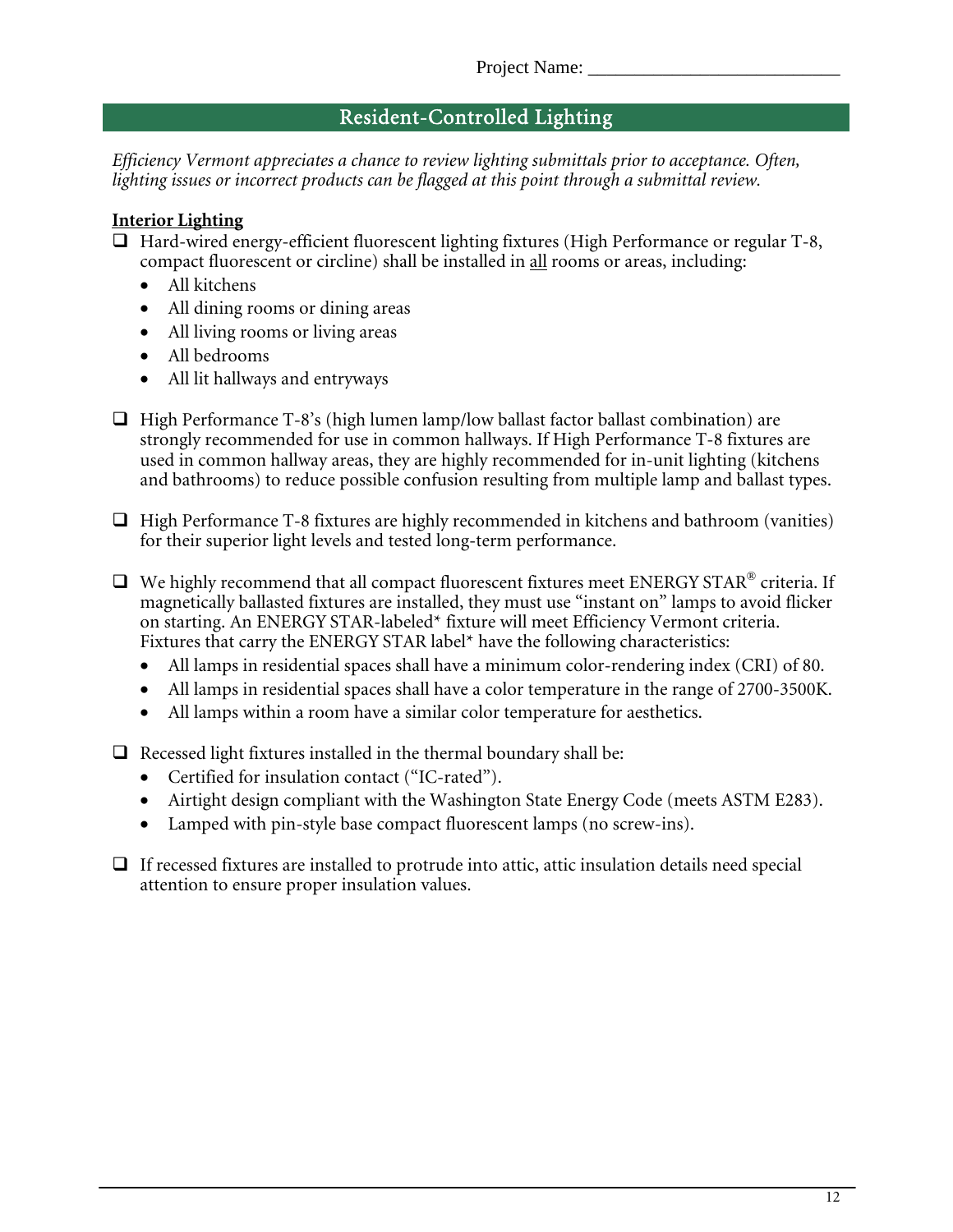# Lamps (For Resident-Controlled Lighting)

- $\Box$  Electrical specifiers are encouraged to minimize the number of different replacement lamp types required at a property (e.g., use all circline and Super T-8, or all PL style and Super T-8.)
- $\Box$  Efficiency Vermont recommends that bid and contract documents specify that the electrical contractor provide a minimum of 15% replacement lamps for each installed lamp at the project. (Example: If project has 20 T-8s and 40-pin-based 3x13w fixtures, then the electrical contractor provides 3 T-8s and 18 PL13 lamps as replacements.) Replacement lamps are the same color and CRI rating as originals. Developer should ensure that lamps are stored properly and that the project manager and/or maintenance staff knows their location.

#### **Resident-Owned Lighting**

- $\Box$  Rental agreements/leases should prohibit halogen torchiere floor lamps for reasons of both safety and energy efficiency.
- $\Box$  For qualifying low-income multifamily apartments, Efficiency Vermont will provide efficient compact fluorescent lamps for resident-owned fixtures once the project is fully tenanted. The compact fluorescent screw-in lamps will be provided at no cost to the owner, management or residents.

#### **Exterior Resident Controlled Lighting**

 $\Box$  Resident-controlled exterior lighting shall be compact fluorescent and properly rated for exterior conditions and starting characteristics in cold temperatures. Efficiency Vermont recommends installing fixtures with an integrated photocell for both savings and security by preventing daytime operation.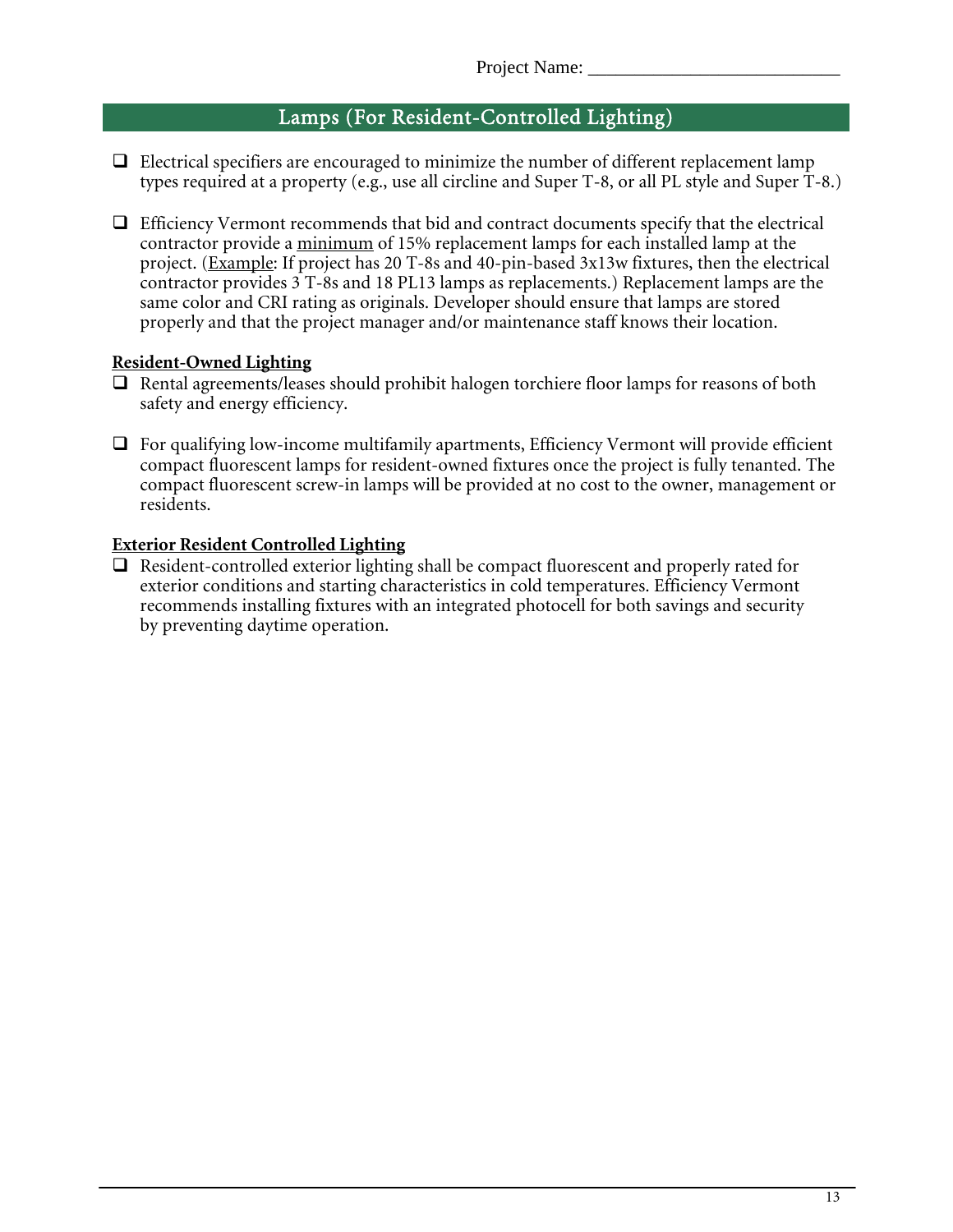# Common Area Lighting

### **Interior Lighting**

 $\Box$  Exit signs shall be light-emitting diode (LED) or electroluminescent.

- $\Box$  All lighting fixtures shall be hard-wired, energy-efficient fluorescent lighting fixtures (High Performance T-8, or ENERGY STAR-labeled\* compact fluorescent or circline).
- $\Box$  Total common area lighting energy shall be no more than 0.63 watts/sq. ft., which is 10% less than the level called for in the 2005 Vermont Guidelines for Energy Efficient Commercial Construction (see www2.iccsafe.org/states/vermont/Energy/energy\_frameset.htm). Resident portions of the building are excluded from the watts/sq. ft. calculation. In order to assist designers, the efficient watts/sq. ft. are summarized in the following table by area:

|                              | Buildings up to 3 stories          |                                  | 4+ Story Buildings<br>After January 1, 2007 |                                  |
|------------------------------|------------------------------------|----------------------------------|---------------------------------------------|----------------------------------|
| <b>Interior Space</b>        | <b>ASHRAE 90.1</b><br>Watts/sq.ft. | <b>Efficient</b><br>Watts/sq.ft. | <b>ASHRAE 90.1</b><br>Watts/sq.ft.          | <b>Efficient</b><br>Watts/sq.ft. |
| Corridor                     | 0.7                                | 0.60                             | 0.5                                         | 0.45                             |
| <b>Stairs</b>                | 0.9                                | 0.77                             | 0.6                                         | 0.54                             |
| Lobby                        | 1.7                                | 1.45                             | 1.1                                         | 0.99                             |
| Lounge                       |                                    | 1.08                             | 1.2                                         | 1.08                             |
| <b>Common Restroom</b>       |                                    | 0.81                             | 0.9                                         | 0.81                             |
| Food Preparation Area        |                                    | 1.08                             | 1.2                                         | 1.08                             |
| Common Dining Area           |                                    | 1.26                             | 1.4                                         | 1.26                             |
| Active Storage Area          | 1.1                                | 0.89                             | 0.8                                         | 0.72                             |
| <b>Inactive Storage</b> Area | 0.3                                | 0.30                             | 0.3                                         | 0.30                             |
| Electrical / Mechanical      | 1.3                                | 1.11                             | 1.5                                         | 1.35                             |
| Offices (Enclosed)           |                                    | 0.99                             | 1.1                                         | 0.99                             |
| Parking Garage               |                                    | 0.18                             | 0.2                                         | 0.18                             |

## **Elevator Lighting**

 $\Box$  Consider specifying High Performance T-8 lighting (high lumen lamp/low ballast factor ballast) for elevator lighting. Standard elevator lights, which never shut off, are often T-12 fixtures, so each single-lamp strip fixture replaced with a High Performance T-8 saves an average of \$17/year at current average electric rates. This is recommended, but not required.

## **Lighting Controls**

- $\Box$  Common spaces, particularly hallways, have bi-level switching options to reduce lighting during low-use periods (commonly midnight to 5 A.M.). Common space hallway lighting is efficiently controlled with lighting control panels, time clocks, photocells and/or motion sensors. Other common space lighting (non-hallway) requiring manual controls must have means to reduce the connected lighting load by at least 50% per Sections 805.2.2.1 and 805.2.2.2 in the 2005 Vermont Guidelines for Energy Efficient Commercial Construction. Go to www2.iccsafe.org/states/vermont/Energy/energy\_frameset.htm for a link to read the actual language of the VT Guidelines.
- $\Box$  Ceiling-mounted motion sensors are recommended where there are concerns about resident intervention.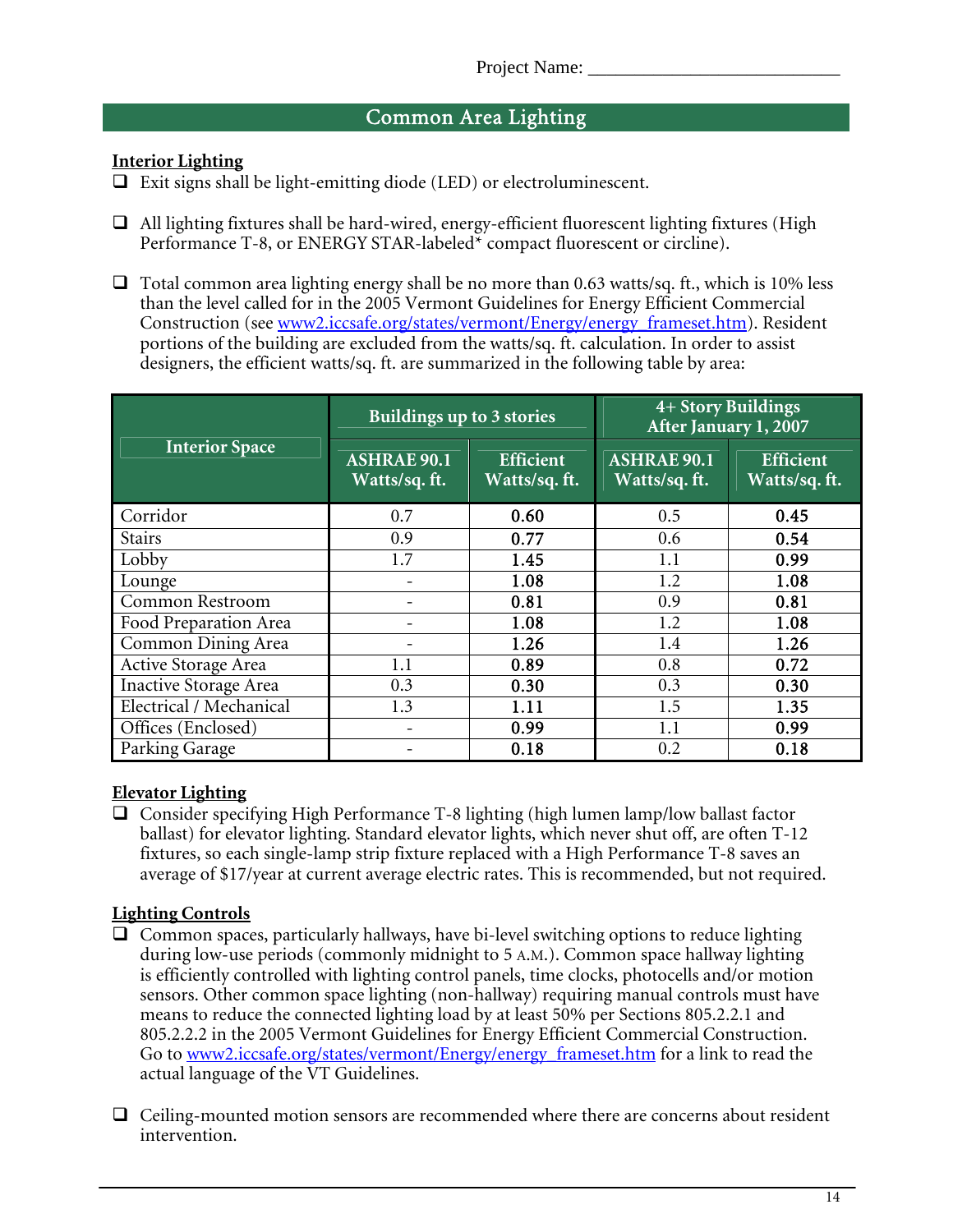Project Name: \_

- $\Box$  Time clocks shall be located in remote locations not accessible by residents.
- $\Box$  Exterior lighting shall be controlled by a photo sensor or astronomical time switch to turn off when there is sufficient daylight or when lighting is not required.
- $\Box$  Stairwells with windows shall have photocell controls to prevent unnecessary daytime operation.

### **Exterior Lighting**

- $\Box$  Common area lighting greater than 100 watts shall have a minimum efficacy of 60 lumens/watt. Fluorescent and metal halide lighting meet this standard and offer superior color rendition over high pressure sodium.
- $\Box$  Common area exterior lighting fixtures shall be high-intensity discharge (HID) pulse-start metal halide or compact fluorescent and meet the efficient lighting power densities in the following chart:

| <b>Exterior Space</b>          | <b>ASHRAE 90.1</b><br>Watts/sq.ft. | <b>Maximum Efficient</b><br>Watts/sq.ft. |
|--------------------------------|------------------------------------|------------------------------------------|
| Parking Garage                 | 0.2                                | 0.18                                     |
| Uncovered Parking Area         | 0.15                               | 0.14                                     |
| Walkways < 10 ft. wide         | 1.0 watt/linear ft.                | 0.9 watts/linear ft.                     |
| Walkways, plazas > 10 ft. wide | 0.2                                | 0.18                                     |
| Exterior stairways             | 1.0                                | 0.9                                      |
| Main entries                   | 30 watts/lin. ft. door width       | 27 watts/linear ft. door width           |
| Other exterior doorways        | 20 watts/lin. ft. door width       | 18 watts/linear ft. door width           |
| Canopies                       | 1.25                               | 1.13                                     |
| Building façades               | 0.2 for walls                      | 0.2 for walls                            |
|                                | 5.0 watts/lin. ft. for signs       | 5.0 watts/lin. ft. for signs             |